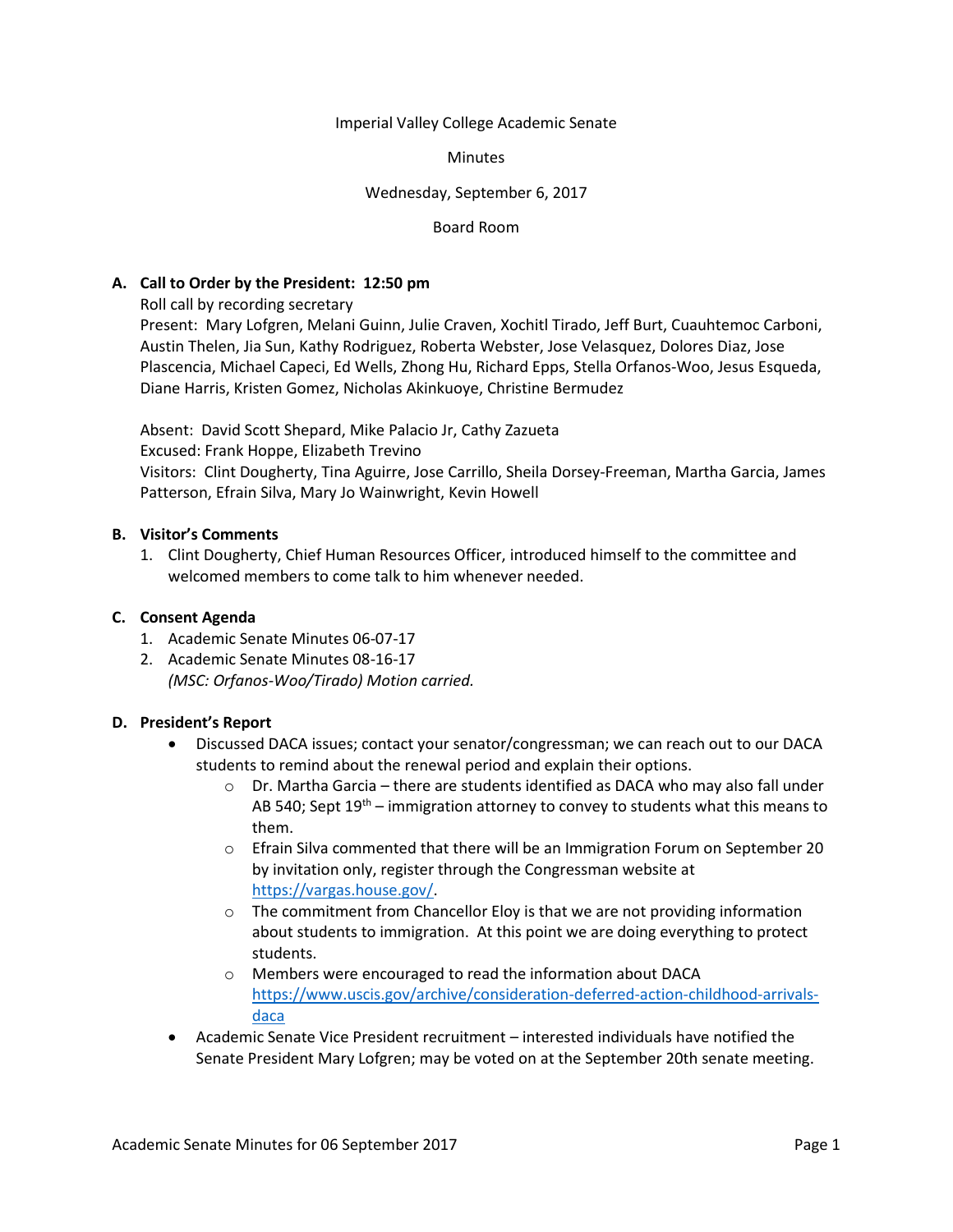# **E. Treasurer Report**

Balance \$3,622.80

# **F. Action Items**

- 1. Campus Hour Survey Dr. Akinkuoye, Jose Carrillo
	- Presentation from Dr. Akinkuoye and Jose Carrillo
		- o Focus on how we can best serve our students
	- Jose survey went out late May; results reviewed
		- o Staff/Faculty Survey
			- Role approximately 65% of responses were full time faculty
			- Is it important approximately 58% yes, 42% no
			- In favor of moving campus hour in order to offer courses during the current campus hour – 78% yes, 16% no
			- Time block preference M-TH 3-4 35% most popular, other options
		- o ASG Survey
			- 93% of respondents felt it was important; students commented that they were not really aware of campus hour.
	- Dr. Akinkuoye requested that the Academic Senate support the change to Monday-Thursday 3:00-4:30pm effective Fall 2018
	- Discussion:
		- o Initially campus hour was for students.
		- $\circ$  The issue of faculty participation in meetings was being addressed by using that hour; campus hour revision may not solve the problem; meetings can be held at different times.
		- o Members agreed that they would like to discuss the issue more with their departments before voting. Members should consider the purpose of campus hour in their discussions.
		- $\circ$  ACCJC issue faculty are noticeably absent from meetings; a time must be found to assist with faculty participation. It is not a requirement to have campus hour used to fulfill the contractual obligation of meeting participation.
		- o It was determined that instead of creating an ad hoc committee, members could meet with their departments to discuss and report back to the Senate.

# **The item was tabled.**

# **G. Discussion Items (limited to 10 minutes each)**

- 1. CART Recommendations Dr. Patterson
	- First resolution the CART team revised the by-laws to give recommendations to Academic Senate
		- o The SLO committee appears to be too small to accomplish what is needed
		- o Will work with Senate President Mary Lofgren to put together a resolution for one of the meetings in October
	- Second resolution the IEPI has finished three years of working with campuses
		- o Working on a quality focus essay (QFE); includes institutional goals
		- o More information will be presented to assist in determining the QFE resolution